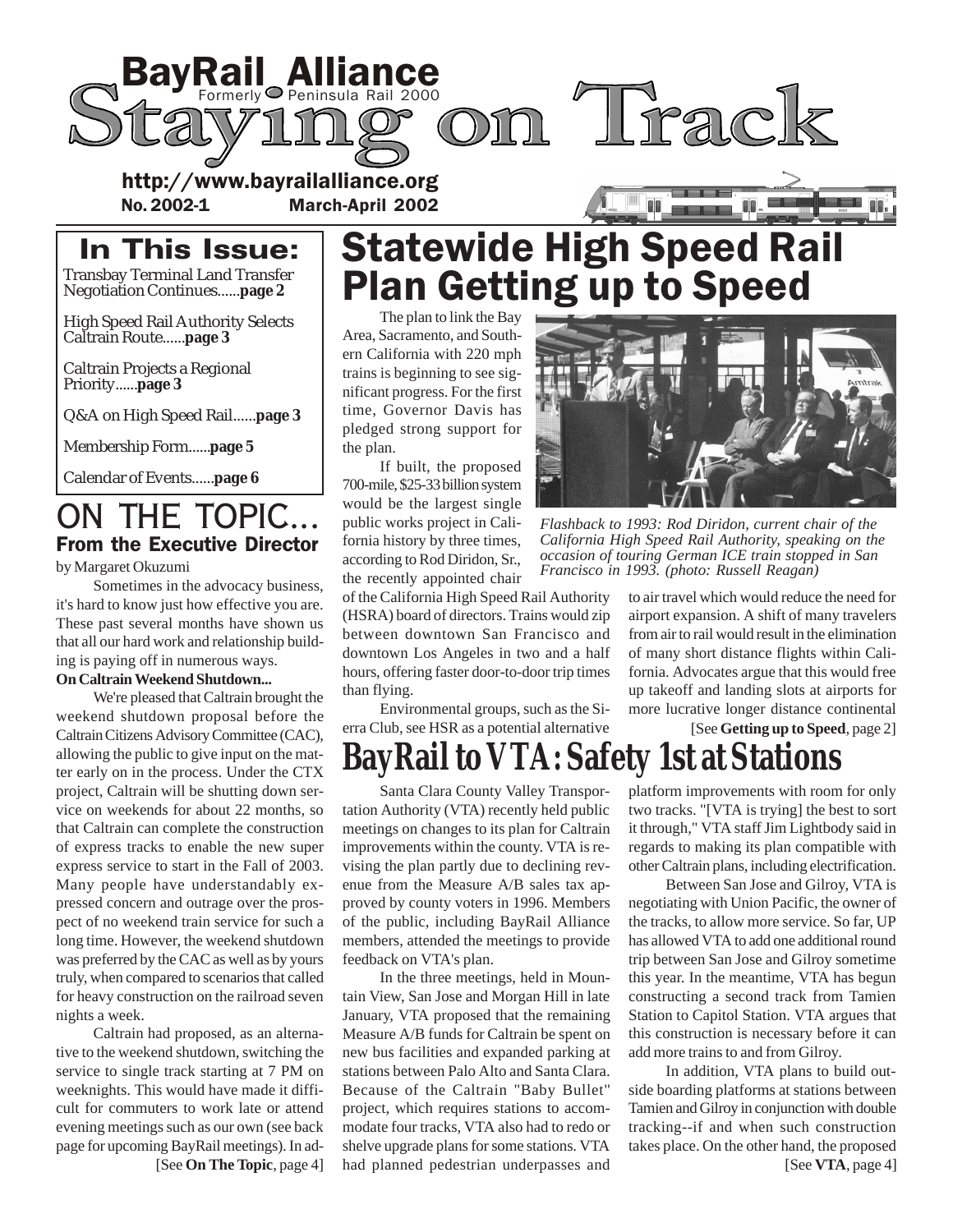## **Staying on Track** Page 2 March-April 2002 **Negotiation for Transbay Terminal Land Transfer Continues**

The Caltrain downtown San Francisco extension project is still on track despite Governor Davis's veto of AB 1419, a bill

which would have transferred the Transbay Terminal property from Caltrans to the City of San Francisco. The land transfer is an essential step towards building the extension. In his veto message in October, the Governor declared his

support for the project, and negotiations between the City of San Francisco and Caltrans are progressing. "Letters from concerned riders helped us put pressure on the Davis administration to move this project forward," said BayRail Executive Director Margaret Okuzumi. "Transbay project officials expect

# Palo Alto Station Project Update

The conceptual plan for a new, bustling, welcoming, and amenity-filled station at University Avenue will go before the Palo Alto City Council on March 4. If approved, the city will seek state and federal funding for the project and perform studies and engineering work to required build the project.

The new design, among other benefits, will make it easier for people to walk and bike between the Palo Alto station, downtown, the Stanford campus and Shopping Center. Over 3000 people a day use the Palo Alto station, the second highest ridership on the Caltrain line (after the San Francisco 4th & King station). With the new Caltrain express service, that number is expected to double.

However, some council members reportedly have reservations about the need for this ambitious project, as well as concerns about its cost. Proponents for the station argue that the station could be constructed in phases if all of the money cannot be located right away.

BayRail encourages Palo Alto residents to attend the city council meeting on March 4 and to contact councilmembers beforehand to express support for this project. "The Palo Alto station will be a model for other cities to learn that Caltrain stations don't have to be desolate, isolated, and inconvenient places." said BayRail executive director Margaret Okuzumi.

a deal on the land transfer to be worked out before May, and certainly no later than the November election."

> Okuzumi cited overwhelming grassroots support last Fall as key to elevating the status of the Caltrain/Transbay project to the list of projects with funding priority in both the Regional Transportation

Plan and Regional Transit Expansion Policy. With the project's inclusion in MTC's list, and with negotiations underway to transfer the property, San Francisco officials expect construction of the first phase of the

# **Amtrak in Troubl**

Congress is currently debating the future of Amtrak. Complete restructuring and elimination of all overnight long haul trains including the Coast Starlight are likely prospects this year. Rail proponents argue that Amtrak, like other transportation modes, requires ongoing federal subsidies. While Congress in September approved a \$15 billion bailout for the airline industry with little

## Davis Fully Funds High Speed Rail Study

and international flights, and thereby reduce the need for airport expansion. [**Getting up to Speed**, from page 1]

Historically, the first major impediment to progress for HSR has been simply a lack of awareness by the public, government, and business leaders. HSRA board chair Rod Diridon, now the undisputed "chief advocate" of HSR, has helped to secure Governor Davis' support. Due to the energy crisis which impacted the state budget, Governor Davis cut funding for the project last year. However, in January he allocated the full amount requested for ongoing preliminary environmental and engineering studies in his proposed budget for 2002-03.

Even with the growing political and grassroots support, advocates are cautiously optimistic. At the national level, the hijackings of September 11 and the subsequent grounding of all commercial flights lent urgency to HSR proposals already underway. Three bills that would fund HSR were working their way through Congress at the time. Despite bipartisan support, none of these made it to a floor vote before the end Transbay Terminal project to start late next year. "Your support was priceless. Without it the Transbay Terminal project might have ended up on the chopping block in the regional plan last Fall." Okuzumi said.

However, Caltrain and Transbay Terminal proponents see the current budget shortfalls at the local, state, and federal governments as possible threats. The slow economy, as well as other expenditure priorities, have prompted massive cutbacks in transportation funding. Assuming that all the needed funding is found, proponents optimistically expect the new Transbay Terminal, along with Caltrain Downtown Extension, to be completed in 2008.

debate, they have kept Amtrak on a starvation budget for several years. Acting Amtrak chairman Michael Dukakis advocates a major increase in federal subsidies for intercity rail, to a level equivalent to 5% of that for aviation and highways. BayRail encourages those concerned about this issue to join the National Association of Rail Passengers at www.narprail.org. Also visit BayRail's web site at www.bayrailalliance.org/amtrak for more on what you can do to save Amtrak.

of last year's legislative session. Now all eyes are on Congress to decide the fate of Amtrak, after the announcement that Amtrak needs a major funding boost to keep long distance trains running.

Also, given the prospect that HSR could reduce the demand for air travel, HSR advocates expect active opposition from some "short hop" airlines such as Southwest. In 1994, largely due to pressure from Southwest Airlines, Texas dropped plans for HSR. In Florida, Governor Jeb Bush killed plans for HSR, which were well underway in early 1999. However, voters in Florida reversed this decision in November 2000, when they approved an amendment to the state constitution requiring that HSR construction begin by 2003.

The HSRA in California plans to make final route selections in early 2003, which will enable them to begin securing right-ofway property. The HSRA tentatively plans a statewide ballot initiative for 2004 specifying some method of funding for HSR. Their last statewide poll, conducted before September 11, found that voters supported HSR by a two-to-one margin.

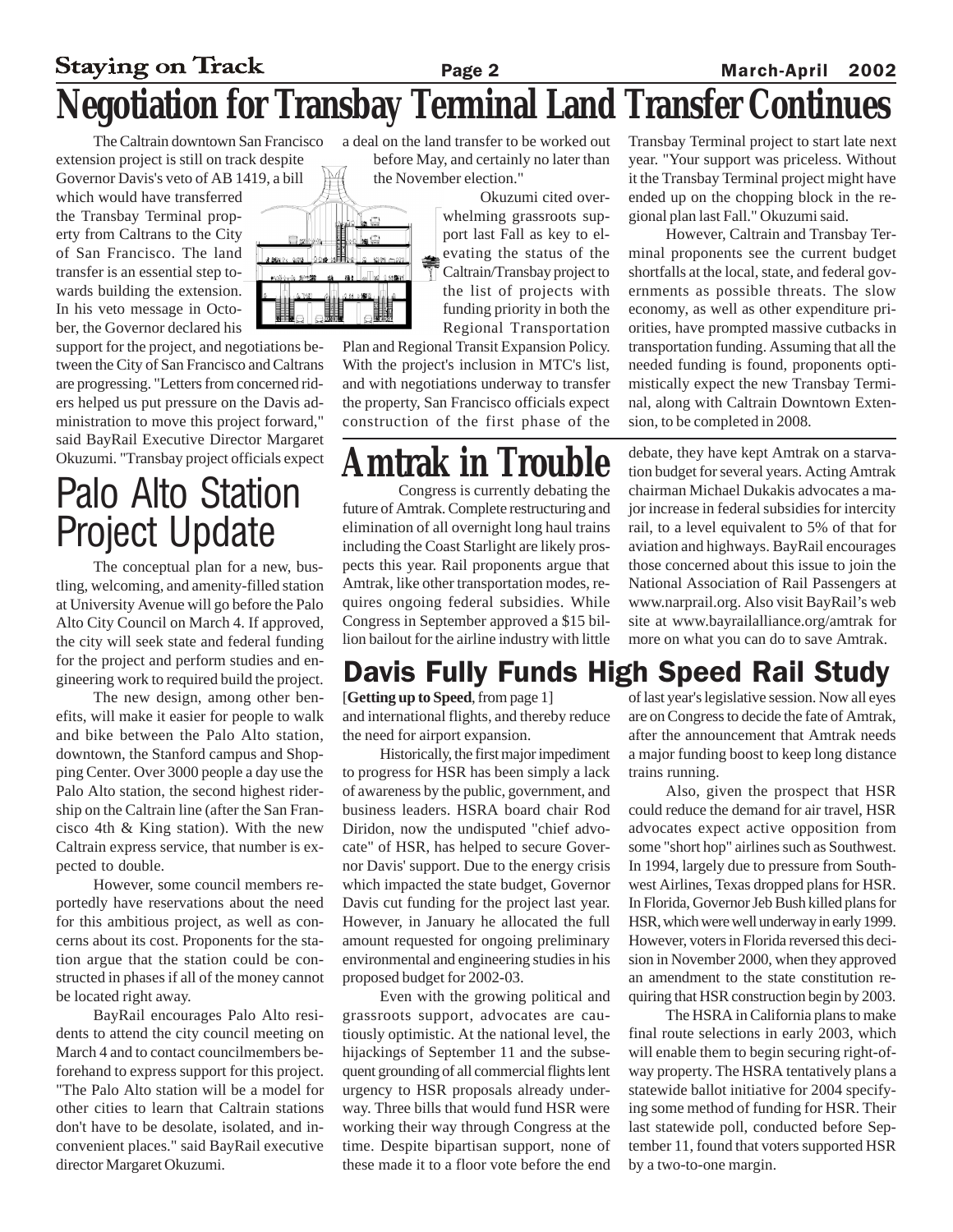## **Staying on Track** Page 3 March-April 2002 HSRA Selects Caltrain Route

At the High Speed Rail Authority meeting in Bakersfield last November, some key decisions were made to narrow the scope of the environmental and engineering studies. The HSRA board voted to adopt the HSRA staff recommendation of standard steelwheel, steel-rail technology, allowing HSR to share tracks with conventional trains, as well as the use of the Caltrain's planned express tracks on the Peninsula.

HSRA plans call for trains to operate no faster than 120 mph along the Caltrain corridor once all grade crossings have been eliminated. Until that occurs, trains would be restricted to even slower speeds. HSR would reach its top speed of 220 mph in rural areas and in the Central Valley.

The decision by HSRA effectively ended any further debate about standard rail versus magnetic levitation (maglev) technology. Standard rail HSR technology is well established and has served travelers in Europe and Japan for decades. Since the 1980s, this technology has progressed from top speeds of 170 mph to 220 mph in revenue service. While maglev is capable of speeds over 300 mph, it has yet to prove itself for

Caltrain Projects a Regional Priority On December 19, the Metropolitan Transportation Commission (MTC) approved the 2001 Regional Transportation Plan (RTP), along with a companion Regional Transit Expansion Policy (RTEP). The RTP, which is updated every three years, describes how \$82 billion will be spent over the next 25 years. The RTEP, a successor to a similar policy adopted in 1988, specifies the development of new transit projects.

Caltrain upgrades such as electrification and the downtown extension to a rebuilt Transbay Terminal fared well over many highway and transit projects considered by MTC. Both Caltrain projects are listed in the priority category (Track 1 in the RTP and Tier 1 in the RTEP). Projects in the priority category are earmarked for state and federal funding that the Bay Area expects to receive over the next 25 years.

A major Caltrain project left out of the priority category is the extension of service across the Dumbarton rail bridge to Union City. Despite local sales tax funds appropiated to this project by San Mateo, Santa Clara, and Alameda counties, the three

practical, widespread usage.

The HSRA's decision to use Caltrain alignment on the Peninsula also eliminated the option of using the median of US 101. Studies by HSRA concluded that the latter alternative would be much more costly than sharing tracks with Caltrain. Consultants found that the lack of space in the freeway median would necessitate an aerial structure along the length of the freeway, high enough to clear existing overpasses.

Though the HSRA board voted unanimously with little debate on this item, BayRail Alliance considered the decision a victory. BayRail has strongly advocated that the proposed HSR system be compatible with Caltrain. Caltrain and HSR sharing tracks will require that Caltrain be electrified. Furthermore, says BayRail board member Russell Reagan, "It makes political support for upgrading Caltrain, and possibly connecting conventional rail lines, all the more certain."

### What you can do to support HSR?

1. Join CAHSR e-mail subscriber list: www.yahoogroups.com/group/CAHSR 2. Attend meetings related to HSR, see back page for details.

counties have not yet agreed on how to cover operating costs, and therefore failed to meet MTC's requirements for inclusion of the project in Track 1/Tier 1. However, the RTP and RTEP stipulate that the Dumbarton rail project would attain funding priority once the three counties reached an agreement on operating costs.

[See **MTC**, page 5] The priority status for Caltrain upgrades was not assured initially. When MTC released the draft version of RTP and RTEP last August, the Caltrain downtown extension and the reconstruction of the Transbay Terminal were listed as separate projects and were not included in Track 1/Tier 1 of RTP and RTEP. Project advocates argued that since the Caltrain extension could not be completed without the new terminal, the two should be treated as one project. In addition, advocates found the draft RTEP did not meet MTC's own criteria, which gives priority to the projects remaining from the 1988 regional agreement for rail projects, Resolution 1876. The Caltrain downtown extension and the BART extension to Warm Springs

## **Staying on Track** Q and A High Speed Rail

### **How soon will HSR begin service?**

The California High Speed Rail Authority (HSRA) plans call for service to begin 10 to 15 years from now, assuming no major setbacks. Most likely the proposed 700-mile HSR system will open in stages. The HSRA may decide to build the San Jose-Los Angeles segment first, and then use the operating profit from carrying passengers on that segment to help finance the construction of the remaining legs of the system.

### **How frequently will HSR run?**

The HSRA's business plan, based on ridership projections, describes five grades of service that would be offered by 2020. Simultaneous operation of all grades of service includes hourly to half-hourly service frequency for each grade during the daytime. There is little doubt that the system has high ridership potential. Northern-Southern California (counting flights between all Bay Area and greater LA area airports) is by far the world's busiest air travel corridor. HSR has been running and profitable overseas mostly in corridors with lower travel volumes than California's north-south corridor.

### **Will security precautions for HSR travel be necessary as with air travel?**

Because rail is much less susceptible to acts of terrorism, HSR travel requires less extensive security measures. Therefore, HSR travelers do not face the slow airport-style check-in procedures prior to boarding. Trains cannot be hijacked the way airliners can. When terrorists detonated a bomb on a French TGV train, the line resumed service within hours. --Russell Reagan

## **Capitol Corridor Expands Free Bus Transfer Program**

Passengers on the Amtrak Capitol Corridor may now transfer free to County Connection buses at the Martinez Station. This transfer arrangement augments the existing free transfer privileges from the Capitol Corridor to AC Transit and Sacramento Regional Transit available since last May. Free coupons good for two local bus rides on AC Transit are available from Capitol train conductors. Also Capitol passengers may purchase BART tickets onboard at a 20% discount.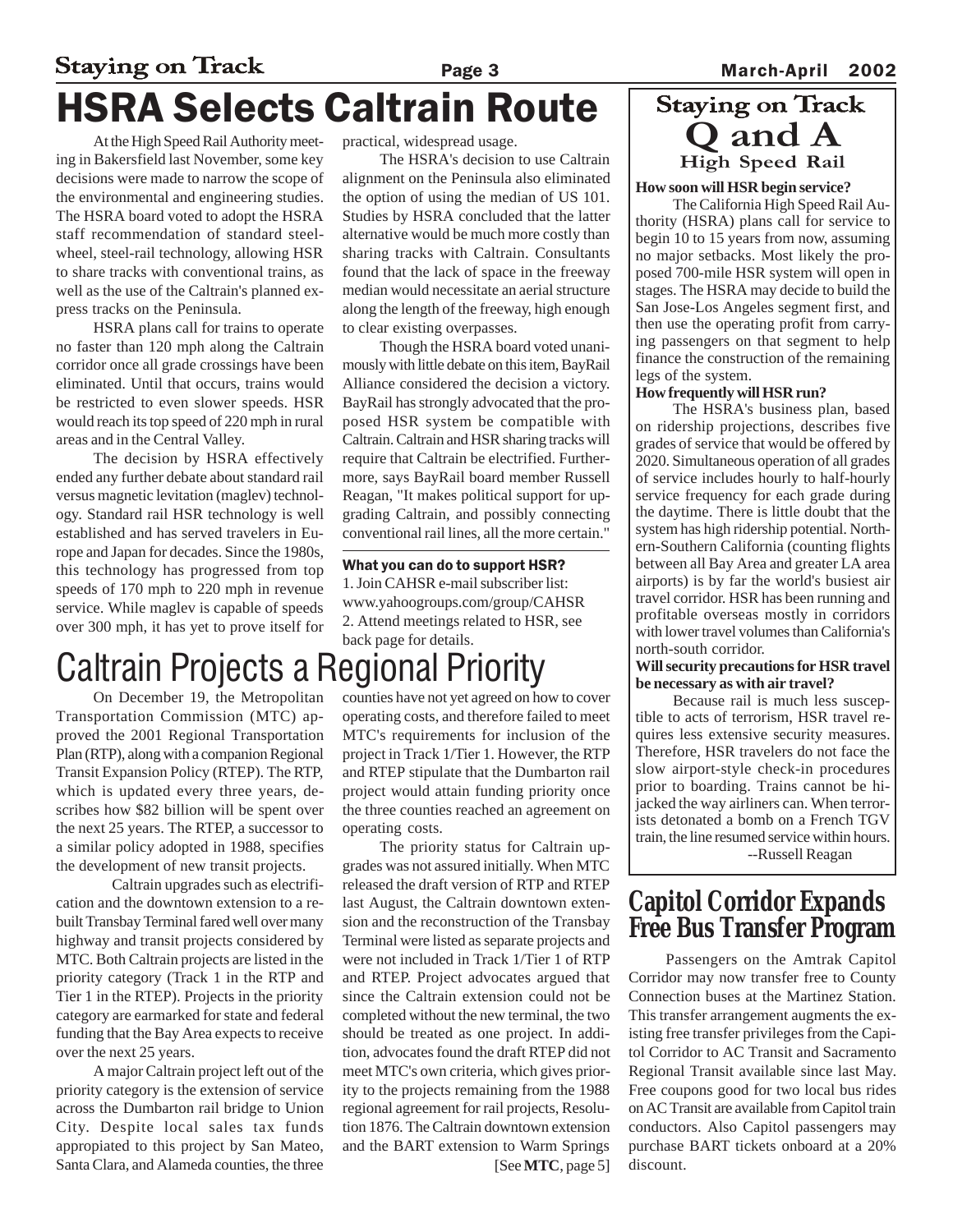## **Staying on Track**

# ON THE TOPIC...<br>From the Executive Director

[**On the Topic**, from page 1]

dition, the seven-night-a-week scenario would have prolonged construction, cost more, posed more safety risks to workers and riders, and caused much more disruption to neighbors living adjacent to the Caltrain line.

We successfully demanded that Caltrain make provisions for regular substitute bus service, in view of the unpredictable, up-to-30-minute train delays riders experienced during the 1999-2001 Ponderosa Project. During that period, single-tracking on weekends was the norm.

An express bus is now planned to run with stops in San Jose, Palo Alto, Hillsdale, San Francisco/4th & King, and possibly, the Transbay Terminal at 1st & Mission. In addition, there will be special bus service for Giants games. The service will be operated using SamTrans buses at first. Then after the kinks are worked out, Caltrain plans to contract out the service to private operators to free up bus capacity for football games starting in August. The weekend shutdown is planned to commence this May.

Caltrain is working out the final details and will be releasing them to the public some time in March. Caltrain staff have continued to bring important decisions to the Caltrain CAC in a timely fashion. We encourage you to approach the CAC with your ideas and concerns. The dates and location of CAC meetings are listed on the back page.

We're excited also that the Caltrain board in recent months has appointed some new, highly competent members of the public to the CAC. Relationships that we have built up over time with key decisionmakers are reaping dividends. Also we are pleased that Caltrain has honored our request, strongly conveyed to SamTrans/Caltrain CEO Mike Scanlon early in his tenure, to give the CAC a greater voice in Caltrain decisions. **On Proposition 42...**

Concerning funding, BayRail Alliance recommends a "Yes" vote on Prop. 42 on March 5, but with some caveats. Along with our friends at the Surface Transportation Policy Project, we'd like for California Senate Bill 1262 (Torlakson) to pass as well. SB 1262 would correct some of the problems of Prop. 42, by requiring distribution of State Transportation Improvement Plan (STIP, generally used for roads and highways) monies to be tied with smart land use incentives. Unfor-

# **BayRail: Safety 1st at Caltrain Stations**

### [**VTA**, from page 1]

Coyote Valley station, to be located between Blossom Hill and Morgan Hill stations, is postponed for the next few years because Cisco also has postponed its office development in the area.

Due to BayRail's effort, about 30 Caltrain riders showed up to voice their opinions at the meeting in Mountain View. Margaret Okuzumi, BayRail's Executive Director, said that the revised plan between Palo Alto and San Jose still did not give priority to safety-related station improvements, such as outside boarding platforms and pedestrian underpasses at California Avenue and Santa Clara. These stations currently present a safety hazard due to the narrow central platforms between the tracks. Unsafe stations also impact train service, especially the planned Baby Bullet service, because these stations only allow one train to pass through the station at a time.

BayRail's concern is magnified by the economic recession. Last year between June and September, the sales tax revenue in the county plunged more than 20% from the same period in 2000. As the result of the unexpected decline, the remaining Measure A/B projects that have yet to start construction will have to be reviewed and reprioritized due to lower funding levels. So far, other than the parking garage at the Sunnyvale station and transit center in Gilroy, most of the Caltrain-related Measure A/B projects are in

tunately, Torlakson reportedly won't push his bill through until after the March election. The bill would apply to STIP monies whether or not Prop. 42 passes. We're not entirely happy with Prop. 42, but there is a clear need for more transit funding. Even if Prop. 42 passes, the state projects a shortfall of billions of dollars for transportation projects during the next 30 years.

### **On the Santa Clara County Measure B Caltrain Program...**

As of this writing it's too early to know for sure yet, but it seems that our efforts to influence Santa Clara County's Caltrain plan are making headway. I'd like to thank the many volunteers who attended the meetings, wrote email, and helped to pass out flyers alerting riders, especially Roger and Joan Holland, David Coale, Irvin Dawid, Patrick Moore, Andy Chow and Francis Wong. We'll find out in March if the VTA produces a plan

the design stage. "Our top priority is to ensure that those funds go to making trains faster and more frequent, and making stations safer and more pedestrian friendly--not to other so-called Caltrain improvements," Okuzumi said.

In 1999 BayRail Alliance, under its former name Peninsula Rail 2000, launched a grassroots effort to revise the previous VTA Measure A/B plan for Caltrain. At the time, VTA recommended giving top priority to the parking garage at Sunnyvale station, considered by transit advocates to be cost-ineffective and unsafe for pedestrians and bicyclists. VTA had also planned to fund two new trains every year until the expiration of the tax in 2006. This was well below the promise by the Measure A/B campaign in 1996 to increase service to 86 daily trains.

After an unsuccessful attempt to persuade the VTA board to provide funding for more trains sooner, Peninsula Rail 2000 and concerned Caltrain riders appealed to the Santa Clara County Board of Supervisors. As a result, in 2000 and 2001, a total of 12 trains were added. However, these efforts did not succeed in prioritizing other much needed Caltrain improvements over the Sunnyvale parking garage.

After the current round of public meetings, VTA plans to submit the revised Caltrain improvement plan to VTA's Board of Directors, and then to the Board of Supervisors for approval in April.

that emphasizes pedestrian access and safety at stations, especially at California Avenue and Santa Clara stations, and prioritizes fixing stations so that Caltrain will be able to run faster and more frequently.

### **On Helping BayRail...**

We can always use some more organizational help with a variety of tasks. In particular, we invite individuals with membership development or fundraising expertise to contact us about helping to grow the organization. We welcome your ideas on these matters, as well as help with distributing and mailing our newsletters.

Your contributions of money and time help us to be in the right place at the right time. This greatly increases our effectiveness and chances of success. If you're interested in volunteering, please contact me by phoning (408) 732-8712 or by email at okuzumi@silcon.com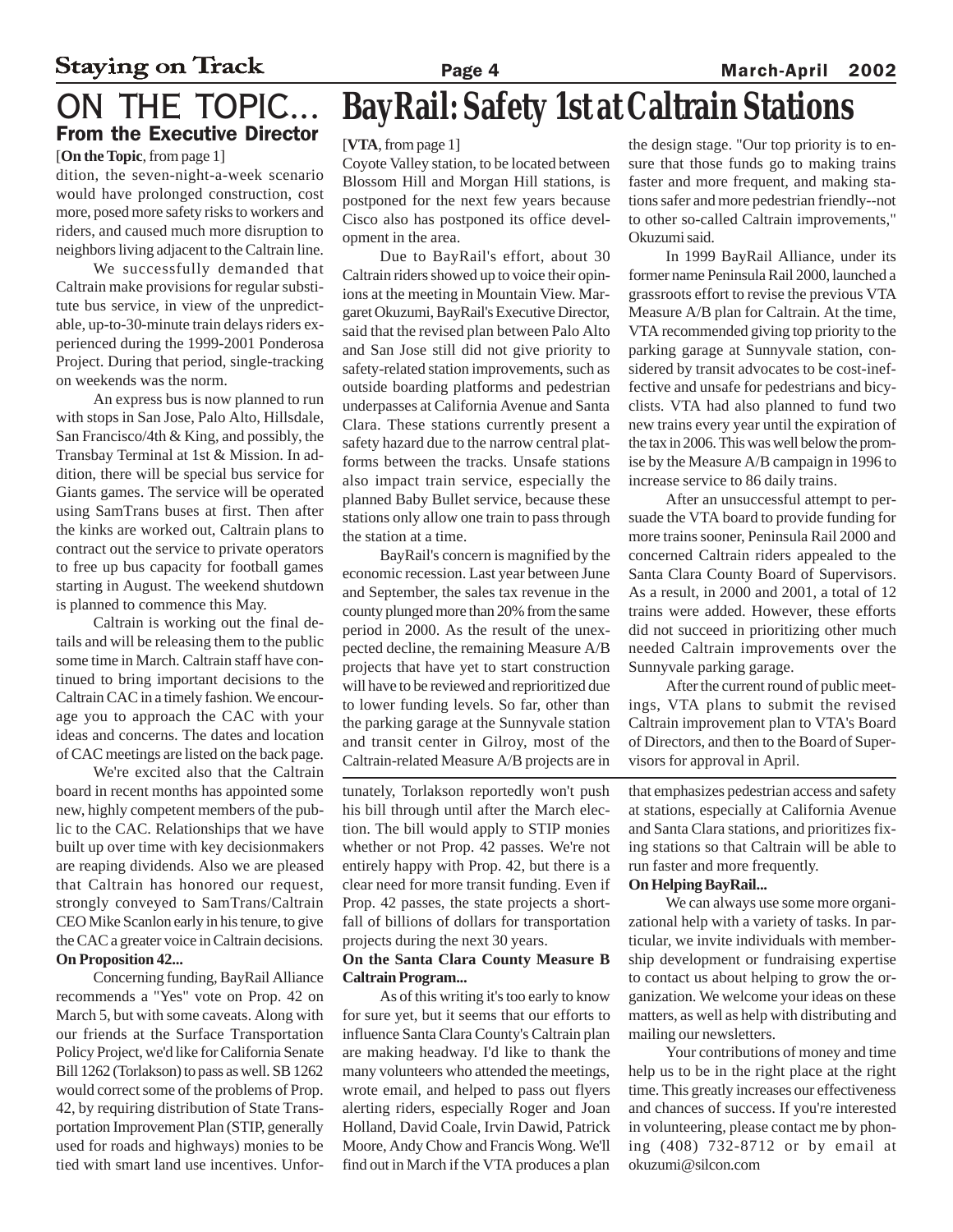# **Staying on Track**

### **In memoriam: Bill Scholz**

Bill Scholz, a resident of Escalon, San Joaquin County, passed away in January at the age of 66. His greatest passion, his wife Rosemary told the Modesto Bee, was trains. Bill saw the need for commuter rail service from the Central Valley to the Bay Area.

Along with San Joaquin County Supervisor Bob Cabral, Bill pushed for the creation of the Altamont Commuter Express rail line. Their dream came true in 1998, when the train began service with two daily round trips between Stockton and San Jose via the Altamont Pass. Bill served on the San Joaquin Valley Rail Committee and formed the Altamont PASSengers Coalition which predated the formation of the agency which runs the ACE trains. Bill and ACE Executive Director Stacey Mortensen made the trip to San Carlos to discuss these efforts for a Peninsula Rail 2000 meeting in 1996. Bill also served as president of the Train Riders Association of California for two years.

In February 2001, the San Joaquin Council of Governments honored Bill for his efforts. Rail advocates of the Bay Area and California also honor his substantial contributions toward initiating Northern

California's newest commuter rail service. We will miss him.

### **Brian Stanke leaves BayRail**

BayRail Alliance board member Brian Stanke departed in early February for Romania to work as a Peace Corps volunteer. Brian joined the board last summer as the lone member residing in the East Bay.

In October, Brian began working as Project Manager for Odyssey 20/20, a Sacramento organization that facilitates cooperation among transit agencies and pro-transit groups like BayRail from all over California to increase their political effectiveness. Brian's contributions to BayRail include drafting policy statements and helping to persuade the Metropolitan Transportation Commission (MTC) to give funding priority to Caltrain upgrades. He also helped to lobby Governor Davis' staff to urge the Governor to sign the AB 1419 Transbay Terminal legislation. While working with Odyssey he also has helped in the ongoing campaign to put high speed rail on the fast track.

We enjoyed working with you, Brian, and we wish you the best of luck in your future endeavors.

## Page 5 March-April 2002 MOVING ON... Regional Priority

[**MTC**, from page 3]

are the only two unbuilt projects from the 1988 agreement.

After the release of the draft RTP and RTEP, the cost of electrification increased significantly due to the enlarged scope of the project. Caltrain staff included additional rolling stock and electrification of express tracks into the project. The added cost of these threatened the project's priority status with MTC. However, Caltrain staff also identified potential federal clean air funding, thereby maintaining the status of Track 1/ Tier 1 project.

BayRail Alliance believes that grassroots pressure played a critical role in MTC's decision to give priority to Caltrain upgrades. MTC's summary of the public comments received from around the Bay Area indicated an overwhelming number of comments in favor of the Transbay Terminal/Caltrain SF extension project. "Once again, the combined actions of lots of ordinary citizens, who took a few minutes to send an email, fill out a web form, or make a phone call, has provided us an extraordinary political victory, " said BayRail executive director Margaret Okuzumi.

------

### ...<u>..</u>.... . . . . . . . . . **Staying on Track** SOT2002-1 YES! I support improving Caltrain and Regional Transit!

I support BayRail Alliance's efforts to promote a regional transit system by upgrading Caltrain and extending it to downtown San Francisco, improving connections between buses, trains, and other transit modes, and establishing a High Speed Rail system connecting the Bay Area and Southern California.

### *I am enclosing a contribution to help fund BayRail Alliance's programs.*

**ALCOHOL: N** 

| \$35 Regular ________ \$50 Sponsor                                                                                                                                                 | \$100 Patron                        |  |                | New member                                                                                                  |
|------------------------------------------------------------------------------------------------------------------------------------------------------------------------------------|-------------------------------------|--|----------------|-------------------------------------------------------------------------------------------------------------|
| ___ \$250 President's Club                                                                                                                                                         | $\frac{\ }{2}$ $\frac{\ }{2}$ Other |  |                | Renewal of membership                                                                                       |
| \$15 Student/low income                                                                                                                                                            |                                     |  |                |                                                                                                             |
| We are supported entirely by member contributions. Voting memberships start at \$15 or<br>\$35, as applicable. As we engage in lobbying, dues are not tax-deductible at this time. |                                     |  | I can help by: |                                                                                                             |
|                                                                                                                                                                                    |                                     |  |                | Calling or writing local public offi-<br>cials when you tell me about impor-<br>tant transportation issues. |
|                                                                                                                                                                                    |                                     |  |                |                                                                                                             |
|                                                                                                                                                                                    |                                     |  |                | Volunteering two hours a month (or<br>more)                                                                 |
|                                                                                                                                                                                    |                                     |  |                | Mail to the address listed on the<br>back, or contact us at: $(650)$ 417-                                   |
|                                                                                                                                                                                    |                                     |  |                | 2571                                                                                                        |